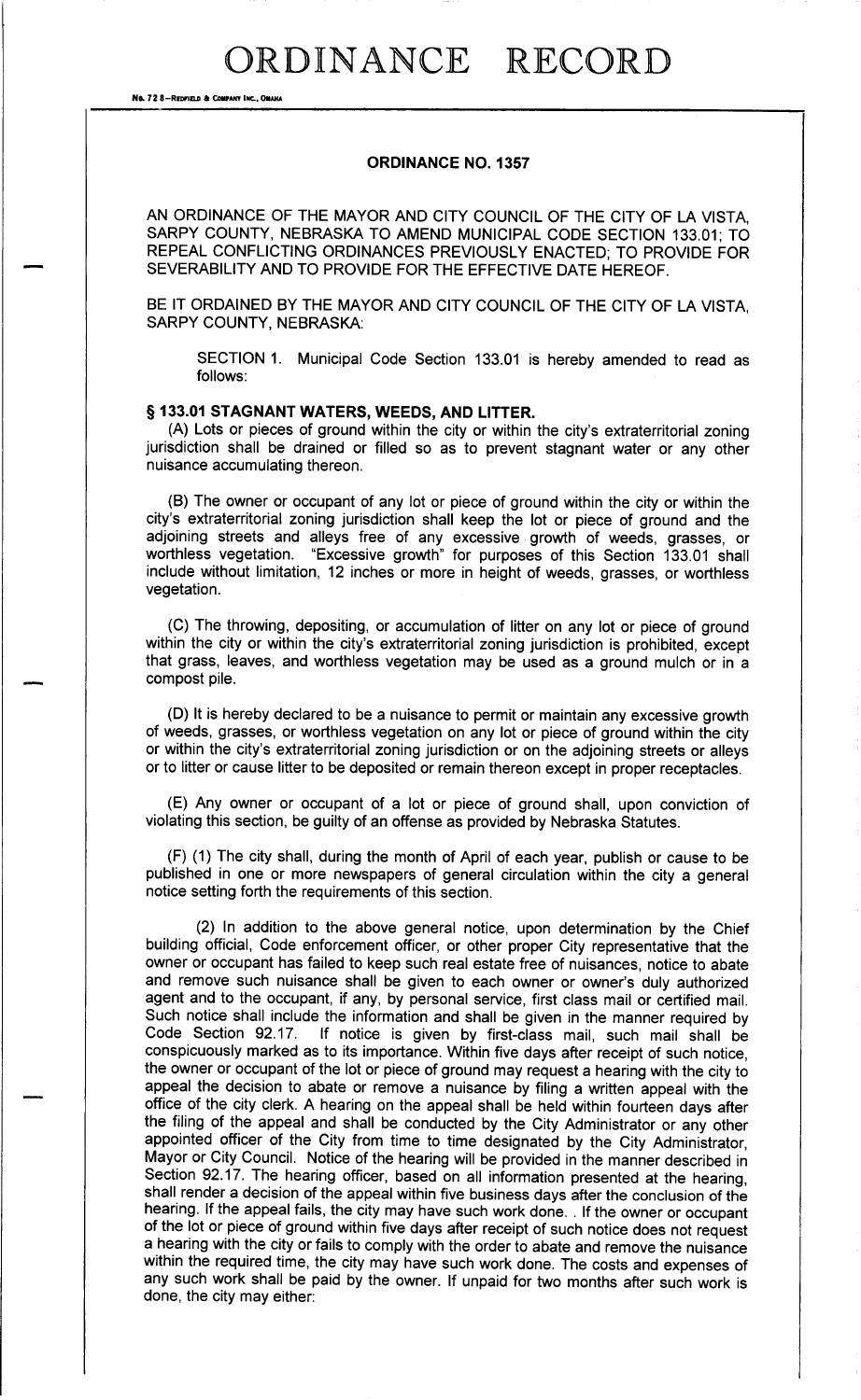## ORDINANCE RECORD

No. 72 8-REDFIELD & COMPANT INC., OMANA

a) Levy and assess the costs and expenses of the work upon the lot or piece of ground so benefitted as a special assessment; or

b) Recover in a civil action the costs and expenses of the work upon the lot or piece of ground and the adjoining streets and alleys.

Unless otherwise specified by applicable law, notice for purposes of this section shall be deemed to be received upon deposit in the United States mail, postage prepaid, if by first- class mail, or upon actual receipt, if by personal service or certified mail.

3) Notwithstanding any other provision of the Code to the contrary, at all times thereafter until new growth of the following year, the city shall have the right, without providing further notice to such owner, agent, occupant, tenant or person in possession, charge or control of such lot or ground, to continue cutting and/or removing from such lot or ground all litter or excessive growth of weeds or grass or worthless vegetation.

G) For purposes of this section:

1) LITTER includes, but is not limited to:

- a) Trash, rubbish, refuse, garbage, paper, rags, and ashes;
- b) Wood, plaster, cement, brick, or stone building rubble;
- c) Grass, leaves, and worthless vegetation;
- d) Offal and dead animals; and

e) Any machine or machines, vehicle or vehicles, or parts of a machine or vehicle which have lost their identity, character, utility, or serviceability as such through deterioration, dismantling, or the ravages of time, are inoperative or unable to perform their intended functions, or are cast off, discarded, or thrown away or left as waste, wreckage, or junk; and

Imm"

2) WEEDS includes, but is not limited to, bindweed ( Convolvulus arvensis), puncture vine (Tribulus terrestris), leafy spurge (Euphorbia esula), Canada thistle Cirsium arvense), perennial peppergrass ( Lepidium draba), Russian knapweed Centaurea picris), Johnson grass ( Sorghum halepense), nodding or musk thistle, quack grass ( Agropyron repens), perennial sow thistle ( Sonchus arvensis), horse nettle Solanum carolinense), bull thistle ( Cirsium lanceolatum), buckthorn ( Rhamnus sp.) tourn), hemp plant (Cannabis sativa), and ragweed ( Ambrosiaceae).

(3) Weeds, grasses, and worthless vegetation does not include vegetation applied or grown on a lot or piece of ground outside the corporate limits of the city but inside the city's extraterritorial zoning jurisdiction expressly for the purpose of weed or erosion control, as determined to the satisfaction of the city engineer. ('79 Code, § 6-328) (Ord. 147, passed - -; Am. Ord. 450, passed 9-15-87; Am. Ord. 547, passed 6-16-92; Am. Ord. 938, passed 8-17-04; Am Ord. 1256, passed 7-7-15) Penalty, see § 10.99

#### Statutory reference:

Municipal authority; notice and hearing requirements, see Neb. RS 16-230 Additional authority to regulate nuisances, see Neb. RS 18-1720

SECTION 2. Repeal of Conflicting Ordinances. Section 31. 21as originally enacted, and all ordinances and parts of ordinances as previously enacted that are in conflict with this ordinance or any part hereof, are hereby repealed.

SECTION 3. Severability Clause. If any section, subsection, sentence, clause or phrase of this ordinance is, for any reason, held to be unconstitutional or invalid, such unconstitutionality or invalidity shall not affect the validity of the remaining portions of this ordinance. The Mayor and City Council hereby declare that it would have passed this Ordinance and each section, subsection, sentence, clause or phrase thereof, irrespective of the fact that any one or more sections. subsections, sentences, clauses or phrases be declared sentences, clauses or phrases be unconstitutional or invalid.